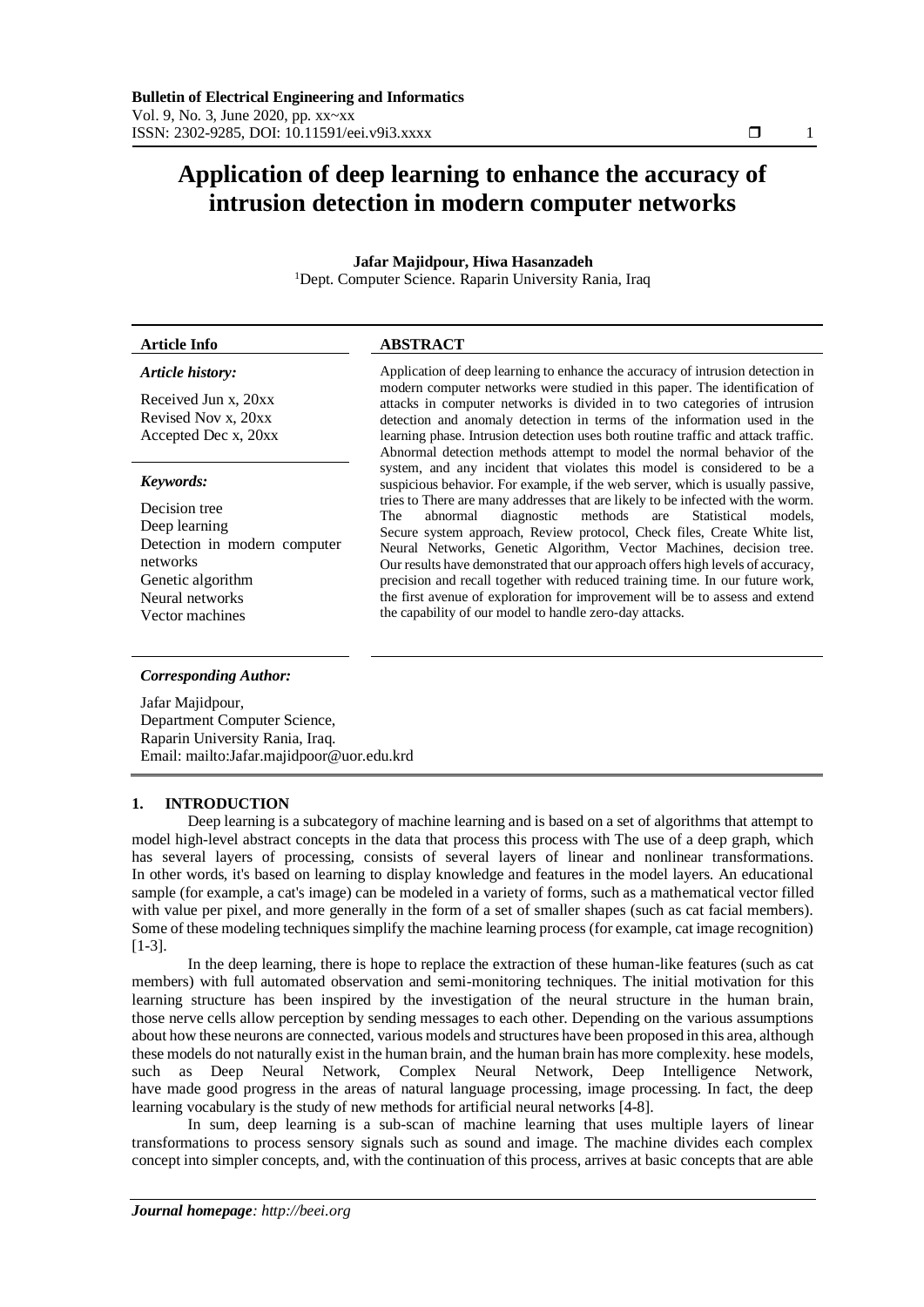to make decisions for them, and thus there is no need for a complete human monitoring to specify the machine's information at any given moment. The subject matter of deep learning is important in providing information. Providing information to the car should be such that the car receives the key information it can decide upon by citing it in the shortest possible time. When designing deep learning algorithms, we must pay attention to the transformation factors that explain the information observed, these factors are not usually invisible, but factors that affect the visible handle or are the birth of human mental structures to simplify issues. For example, when processing speech, altering factors can be the speaker's dialect, age or gender. When processing a picture of a machine, the amount of glow in the sun is a metamorphic factor. One of the problems of artificial intelligence is the great effect of changing factors on received information. For example, many of the pixels received from a red car at night may be black. To solve these problems, we sometimes need to understand the information (about humans), and sometimes it's hard to find the right way to display information as much as it is [1-3, 9, 10].

The identification of attacks in computer networks is divided into two categories of intrusion detection and anomaly detection in terms of the information used in the learning phase. Intrusion detection uses both routine traffic and attack traffic. To accomplish this, various methods are used to enforce a series of illegal actions that compromise the integrity or access to a resource. Intrusions can be divided into internal and external categories. External influences are those that are inflicted by authorized or unauthorized persons inside the internal network from outside the network, and internal influences are made by authorized persons within the system and the internal network from within the network itself. Intruders generally use software deficiencies, password cracking, eavesdropping of network traffic and network design weaknesses, services, or network computers to penetrate computer systems and networks. An intrusion detection system can be set up. There are tools, methods, and documentation that help identify, identify, and report unregistered or unregistered activities under the network [5, 8, 10-14].

Intrusion detection is not a proper title for intrusion detection systems, because these systems really detect infiltration. They do not perceive the network activity as intrusion, which may not be essentially intrusive. In fact, cys Detection of penetration is a small part of the system's protective system and is not considered as an autonomous and independent system. Digital security tools can be considered equivalent to physical security tools. For example, the firewall 2 You can equate locked doors with an intrusion detection system equivalent to an alarm system and an intruder system as guardian dogs. Assume that you have a repository of confidential documents that you want to use with a fence around the premises, a system of announcements Protect your risk, locked doors, guard dogs and camera. Locked doors allow unauthorized people to enter It prevents the inside of the tank, but does not alert you in the event of an attacker's intrusion. The alarm system warns you, if the attacker intends to enter the tank, but does not prevent the penetration. Guards, It is an example of a series of measures that can prevent the intruder. As we have seen, the locked doors, the alarm system and the guard dogs, provided separate, but complementary roles in protecting the container of confidential documents. This was about the firewall, the intrusion detection and intrusion control system is also correct. These systems are different technologies that can work together. The location and layout of these tools can turn an unsecured network into a secure network. Intrusion detection systems are the task of identifying and detecting any unauthorized use of the system, exploitation and Or damage by both internal and external users. Intrusion detection systems are created as software and hardware systems, each with its own advantages and disadvantages. The speed and precision of the benefits of hardware systems, and the failure of their security failures by the attackers, is another feature of these systems. But the easy use of the software, the software compatibility and the differences in operating systems give more generality to software systems, and generally these systems are more appropriately chosen [6-9, 13-18].

Automatic Image Annotation is a technique or a tool to retrieve content-based and semantic concepts images. In technique, the image content is attached to a set of predefined switches. Content-Based Image Retrieval (CBIR) allows the users to retrieve the images efficiently. The image features are automatically extractable using image processing techniques. standardized color and texture called MPEG-7. These features include Color Layout Descriptor (CLD) and Scalable Color Descriptor (SCD) for colors and Edge Histogram Descriptor (EHD) for image texture [18-21].

Recently it has become essential to search for and retrieve high-resolution and efficient images easily due to swift development of digital images, many present annotation algorithms facing a big challenge which is the variance for represent the image where high level represent image semantic and low level illustrate the features, this issue is known as "semantic gab". This work has been used MPEG-7 standard to extract the features from the images, where the color feature was extracted by using Scalable Color Descriptor (SCD) and Color Layout Descriptor (CLD), whereas the texture feature was extracted by employing Edge Histogram Descriptor (EHD), the CLD produced high dimensionality feature vector therefor it is reduced by Principal Component Analysis (PCA). The features that have extracted by these three descriptors could be passing to the classifiers (Naïve Bayes and Decision Tree) for training [17, 22-25].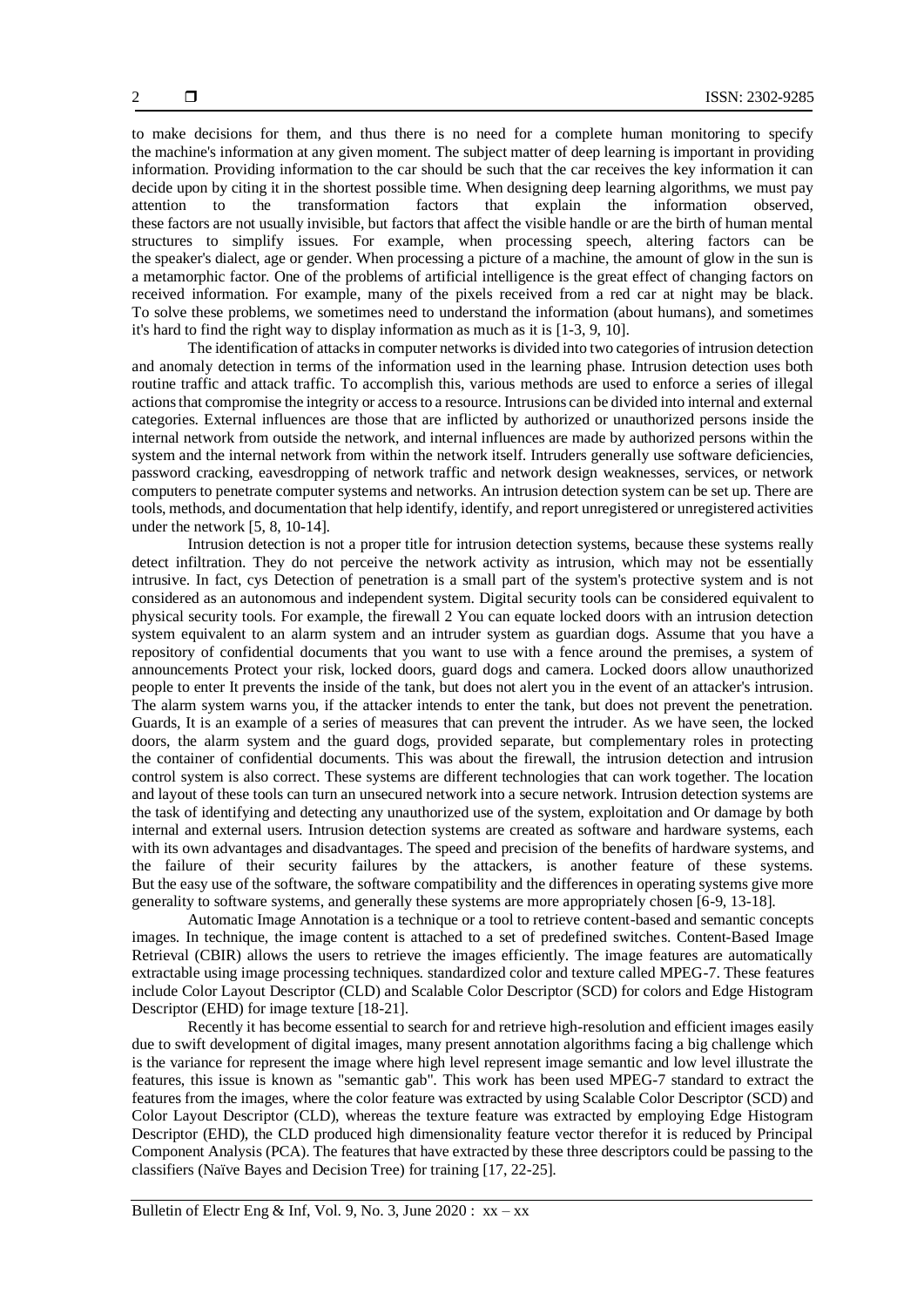Figure 1 shows the intrusion detection system. As it can be seen in Figure 1, the server, Pc, switch, Firewall, IDS are the main components of the intrusion detection system.



Figure 1. Intrusion detection system

## **2. RESEARCH METHOD**

In today's world, computers and computer networks connected to the Internet play a major role in communications and information transfer. In the meanwhile, profitable individuals with access to important information of the special centers or other people's information with the intent of inflicting pressure or even pushing the system order violated the computer system Intruder and Cracker, Hacker Words that are nowadays more or less circulating in the computer system, affecting other systems and endangering their security. Therefore, the need to maintain information security and maintain the efficiency of computer networks that are connected with the outside world is quite tangible. Since technically creating computer systems (hardware and software) without the weaknesses and failures of security is practically impossible, Intrusion Detection is followed in the research of computer systems of particular importance. Intrusion detection systems have been used to help system security administrators to detect infiltration and attack. The purpose of an intrusion detection system is not to prevent attacks, and only detect and possibly detect attacks and detect security bugs in a system or computer networks and notify the system administrator. Generally, intrusion detection systems are used alongside the firewalls and complementary to them. Intrusion detection systems are essential for many organizations, from small offices to multinational corporations. Some of the benefits of this system are [6-9, 19, 26-30]:

- a) More performance in intrusion detection, compared to manual systems
- b) Source of complete knowledge of attacks
- c) Ability to handle a large amount of information
- d) Real-time alert ability that reduces damage
- e) Give automatic answers, such as disconnecting the user, disabling the user's account, applying a set of automated commands, and so on
- f) Increased deterrence
- g) Ability to report

#### **2.1. Intrusion Detection Methods**

- Detection methods used in intrusion detection systems are divided into two categories [27, 28]:
- a) Abnormal behavior detection method
- b) A method of detecting abuse or signature-based diagnosis.
	- Abnormal behavior detection:

To detect abnormal behavior, you must identify normal behaviors and find patterns and rules for them. Behaviors that follow these patterns are normal, and events that are more than usual statistically deviating from these patterns are recognized as abnormal behavior. Abnormal influences are very difficult to diagnose, since there is no steady pattern for monitoring. Usually, events that occur much more or less than two standard deviations from normal statistics are assumed to be abnormal. For example, if a user has to do it twenty times a day or two instead of one or two times a day, or a computer that was used at 2:00 after midnight while being placed. The computer has not been turned on after the office hours. Each of these can be considered as an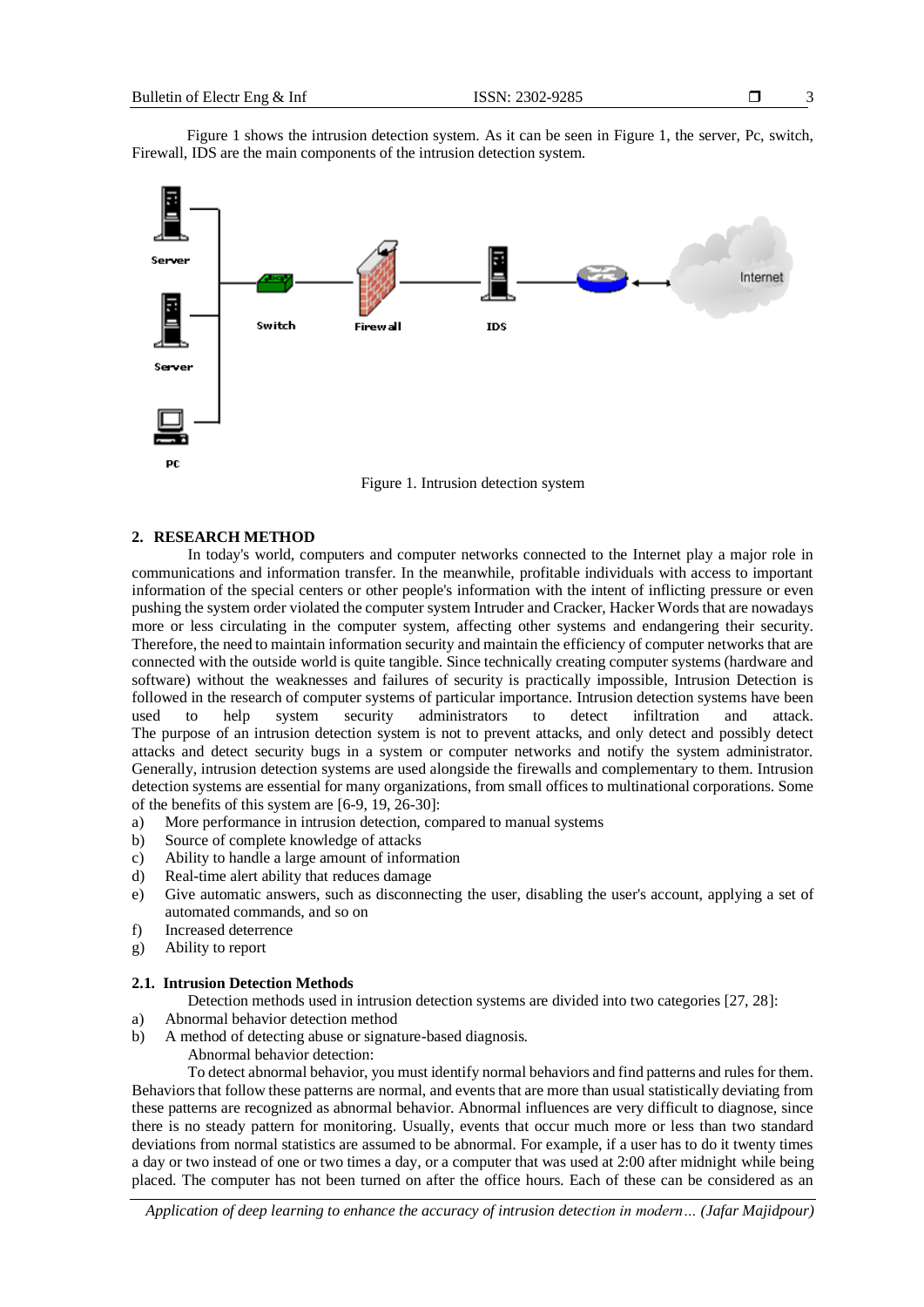abnormal behavior. The techniques and criteria used to detect abnormal behavior include [6, 30].:

A. Diagonal level detection

The number of log-outs to / from the system or the time of use of the system is a characteristic of the behavior of the system or user, which can be counted by its counting to the unusual behavior of the system, and it is due to a penetration. This is a totally static and explorative level of 8.

B. Commitment criteria

In a parametric type, the aggregated specification is considered based on a specific pattern and is compared in non-parametric mode based on the values obtained by the experiment. Famous IDSs that use statistical measurements to detect the abnormal behavior of penetration can be named 10NIDS.

C. Legislative criteria

Is similar to nonparametric statistical criteria, so that the observed data is defined by acceptable patterns in accordance with certain patterns. But it does not differ from the patterns that are specified by the law and are not indexed.

D. Other criteria

The first two criteria, namely threshold level detection and statistical criteria, are used in commercial IDSs. Unfortunately, detectors of abnormal influences and IDSs of this kind cause a lot of false alarms, which is because the patterns of behavior are very different from the users and the system. Instead, researchers claim that unlike signature-based diagnostic methods (which must necessarily coincide with previous patterns of attacks), abnormal behavior detection methods are capable of detecting a variety of new attacks. However, the creation of an intrusion detection system based on an abnormal behavior detection method is not always easy, and they do not have the accuracy of signature-based detection methods.

E. Signature detection

In this technique, pre-built penetration patterns (signatures) are kept in law. So that each pattern covers a different kind of specific influence and, if such a pattern is introduced in the system, it will be announced. In these methods, the detector usually has a database of signatures or attack patterns, and tries to find patterns similar to those stored in its database by checking the network traffic. These types of methods are only capable of detecting known infiltrations and can not detect them in the event of new network-level attacks, and the network administrator must always add the pattern of new attacks to the intrusion detection system. The advantages of this method are precision in the detection of infiltration, which their model has given to the system [5-15, 26, 27].

## **2.2. Introduction of Different Types of Intrusion Detection in Abnormal Detection**

Abnormal detection methods attempt to model the normal behavior of the system, and any incident that violates this model is considered to be a suspicious behavior. For example, if the web server, which is usually passive, tries to There are many addresses that are likely to be infected with the worm. The abnormal diagnostic methods discussed here are:

- a) Statistical models
- b) Secure system approach
- c) Review protocol
- d) Check files
- e) Create whitelist
- f) Neural networks
- g) Genetic algorithm
- h) Vector vector machines
- i) Decision tree.

#### **2.3. Statistical Models**

Statistical models are among the first methods used to detect infiltration. In this way, it is assumed that the attacking behavior is appropriate to the normal user. Similarly, for other topics, such as groups and programs, it is used. Some of the statistical characteristics of events that are used to diagnose are:

- a) Threshold size: This method attributes value or originality to trigger events or how many times they occur over a period of time. Some common examples of user logins and user deactivation after Number of failures in the entry
- b) Medium and standard deviation: By comparing events with a median profile and standard deviation, the confidence interval for anomalies is estimated. Profiles are based on historical data or pre-configured values.
- c) Multivariate models: Calculation of the correlation between different incident scales, according to the expectations of the profile.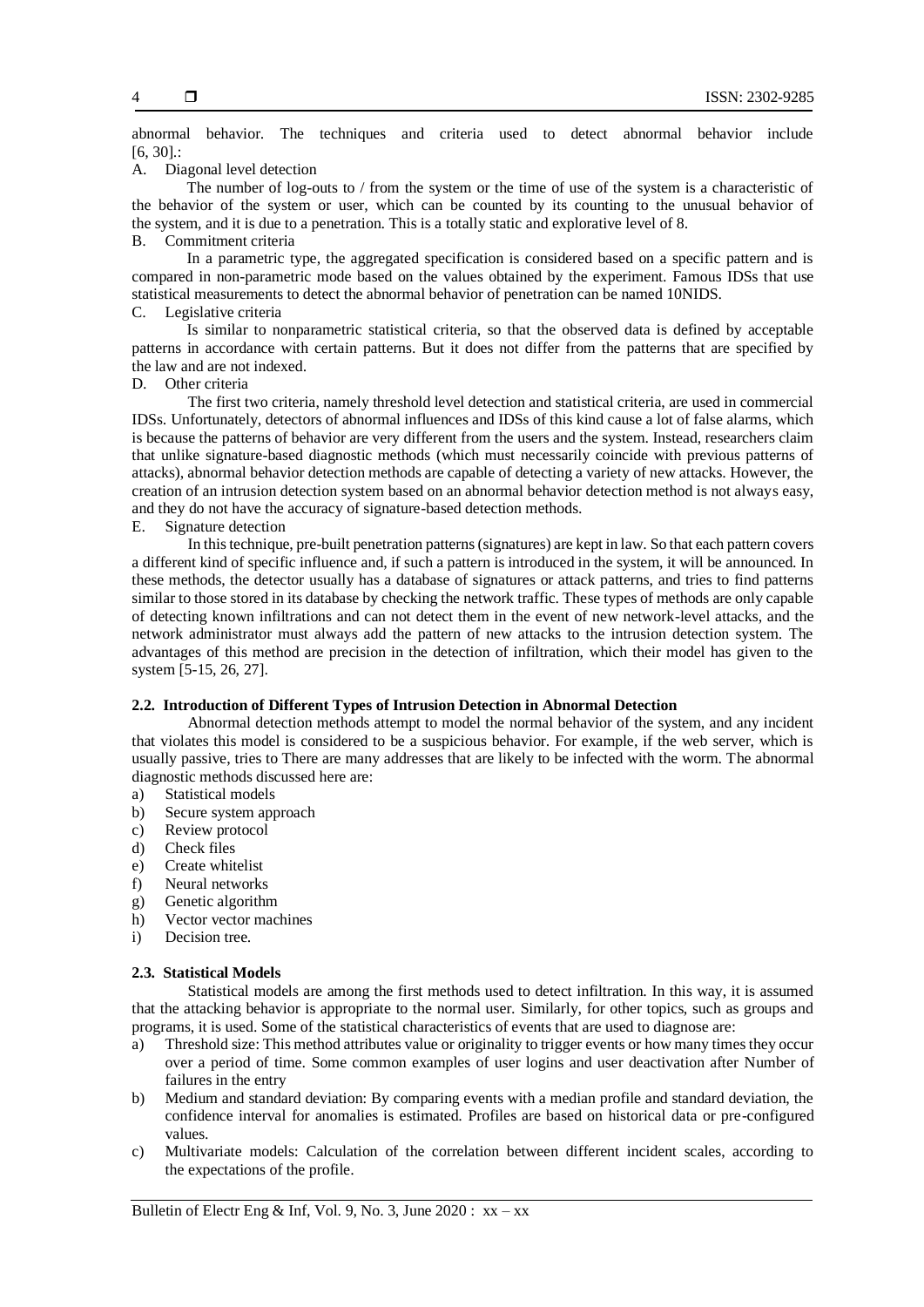- d) Markov Process Model: This model considers types of attacks as state variables in a state / pass state matrix. In this system, an abnormal occurrence is considered, if the probability of occurrence of that occurrence for the previous state with its dependent value, Very low.
- e) Classification analysis: This non-parametric method operates in a vector based on the flow of events, which are grouped using classifying algorithms in different classes of behaviors. The subdivisions include the same or the patterns are user-friendly, so that the normal behavior of the abnormal is distinct.

#### **2.4. Secure System Approach**

In essence, applications implement a model of normal program behavior through code execution. In a secure system approach, applications are modeled according to a sequence of system calls for different conditions (including normal behavior, state Error and attempts to exploit) Comparing this model with the effects of observed events provides the possibility to categorize normal and abno rmal behavior. The contract of the contract of the contract of the contract of the contract of the contract of the contract of the contract of the contract of the contract of the contract of the contract of the contract of

For example, abnormal behavior of an executable call on a web server can represent a stack overflow attack. This method is capable of detecting many common attacks, but it is not possible to detect attacks that are based on match conditions, policy violations, or tampering.

#### **2.5. Protocol Review**

Many of the attack methods are based on unusual or abnormal use of protocol fields. Protocols are checking the accuracy of the fields and behavior of the protocol in accordance with standards and expectations. Data that violates this range is considered as suspicious data. This approach identifies many common attacks, but the underlying problem is the negligent observance of standards in the implementation of many protocols. Also, the use of This way, for proprietary or unfamiliar protocols, can create false alarms.

#### **2.6. Neural Network**

Neural networks can be called with great negligence electronic models of the neural structure of the human brain and the basis of neural analytical models is based on the simulation of the activities of a neuron (neuron), the brain as the information processing system of a large number of neurons (neurons). The simplest structural unit of the nervous system is composed. The neural network is a software program that can act as a human brain, so that it can be more efficient over time and more interacting with the environment; in addition to making calculations, it is possible to make a logical conclusion; (Generalizability). Neural networks are widely used as an effective method for classifying patterns matching, but high volume computing and long learning cycles are far behind in many applications. In detecting maladaptive infiltration (unknown attacks) An artificial neural network is used, artificial neural network to identify unknown attacks and to avoid malicious intrusions has more advantages than other methods (based on statistics and rule-based) [11, 12].

The intrusion detection system based on neural networks for a specific computer system includes the following three steps:

- a) Training Datasheets: Getting logs for each user in multi-day periods for each user through a vector shows what a user is doing.
- b) Training: Neural network to identify the user based on the commands in the vector.
- **c)** Performance: The network identifies the user for each new command, which means that if the user executes a new command that does not exist in his vector, the system will be able to identify that user.

#### **2.7. Genetic Algorithm**

Here are two phases. The first phase is training, which teaches the basic information required by the system. The second phase recognizes that the system detects infiltration based on first-phase training of infiltrations. In intrusion detection systems that use genetic algorithms for training, we put a series of basic rules into a database, and by applying the genetic algorithm, new rules are created and added to the preceding rules. In the figure below, the structure of a simple genetic algorithm is shown.

Genetic algorithms use genetic evolution as a problem solving model. Solutions are coded according to a pattern that evaluates the function of each candidate solution, most of which is called fitness. The evolution of a completely randomized collection of early society begins and is repeated in subsequent generations. This process is repeated until we reach the last step. The termination conditions of the genetic algorithm can be as follows:

- a) We reach a fixed number of generations.
- b) Allotted funds
- c) The highest degree of fit of children or other results
- d) Do not get better
- e) Manual inspection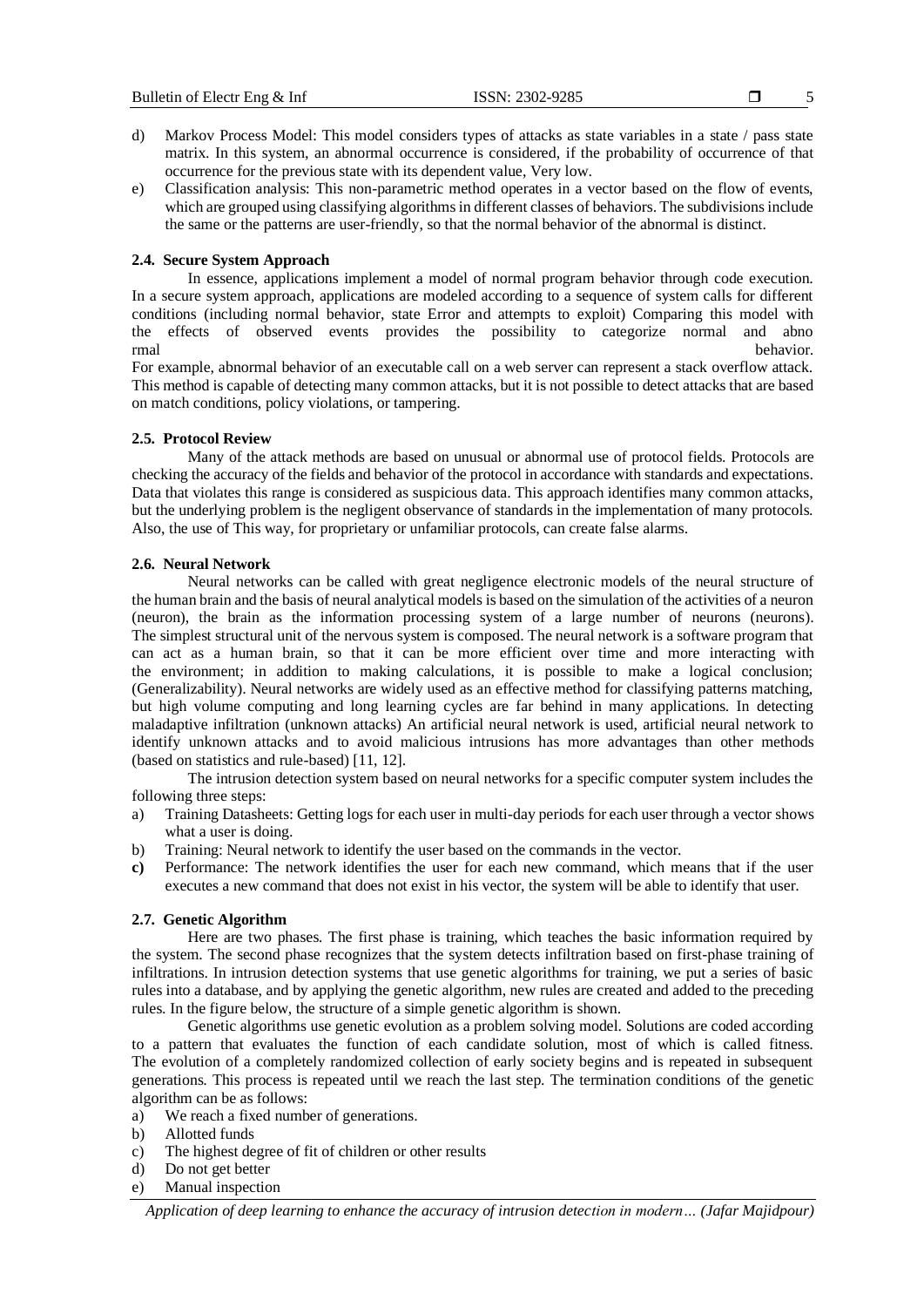#### f) Combinations of items listed above [5-15].

As it dominstrated in Figure 2, "generate initial population" is the first step of the Generic algorithm. After that, as a second step the objective function is evaluatedthe the system should answer this question: "Are optimizataion critreria met?" If the answer is "Yes" the best individuals are saved as a result.



Figure 2. Generic algorithm

## **3. RESULTS**

### **3.1. Introducing a Variety of Intrusion Detection Architectures**

This system detects and detects unauthorized activity on the host computer. A host-based intrusion detection system can detect attacks and threats on critical systems (including access to files, trojan horses, etc.) that can not be detected by network-based intrusion detection systems. HIDS protects only the hosts on which they are based, and their network interface card (NIC) works by default in a steady state. The mode with the rule can be useful in some cases. Because all the network interface cards do not have inaccurate 19-bit mode. Due to their host location, which must be monitored, HIDS are aware of all kinds of additional local information with security implications (including system calls, system file changes, and system connections). When combined with network communications, this issue provides good data to search for possible events. The other advantage of HIDS is the ability to organize very good decisions for each unique host. For example, there is no need for a host that does not run Domain Name Servers (DNS), multiple rules that are designed to detect malware from DNS. As a result, reducing the number of relevant rules will increase efficiency and reduce the overhead of the processor for each host. HIDS also provides specific information on where, where and by whom, where and by whom, influence is taking place. This operation is very useful because there is no shortage or deletion. In host-based IDS, the possibility of false alarms is very small, since the information goes directly to the users of the applications. These IDSs have less traffic than NIDS, with more emphasis on multiple multicore sensors and central management stations. One of the disadvantages of HIDS is the low compatibility between the operating system and the resulting multiple software. Most host-based IDSs are written only for an operating system. The other is that HIDS does not identify some of the attacks that occur in the bottom layers of the network.

Figure 3 shows the host-based intrusion detection system which the firewal, HIDS, web servers and mail server are the main components of this system.

6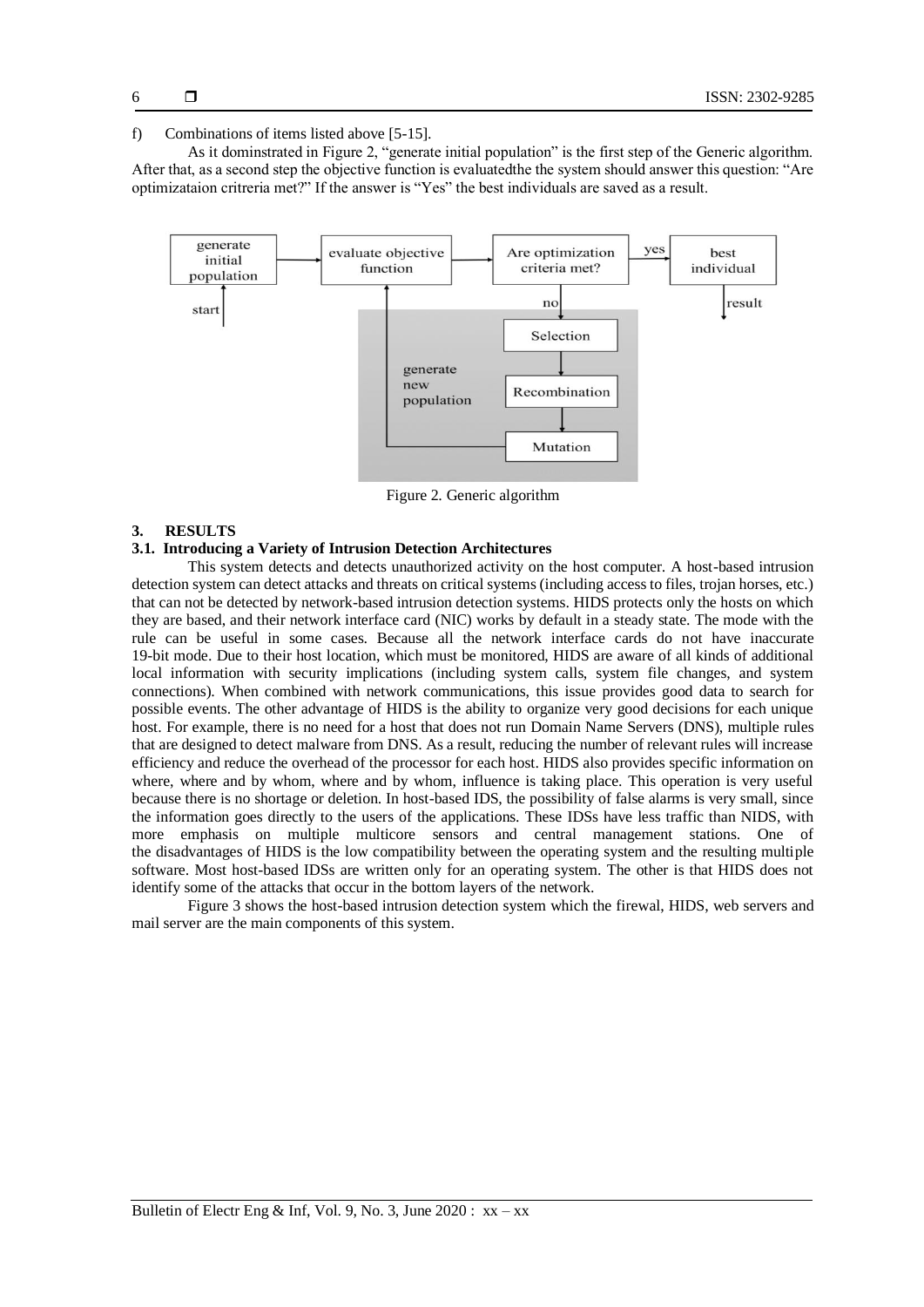

Figure 3. Host-based intrusion detection system

The NIDS name is derived from the fact that it monitors the entire network from a local perspective. Identifying and detecting unauthorized influences Before reaching critical systems, they are responsible for network-based intrusion detection system. NIDSs are often composed of two parts of the sensor (sensor) and agent. These two parts are often installed behind the firewall and the rest of the access points to detect any unauthorized activity. Network agents can replace the network infrastructure to search for network traffic. Installing agents and observers has the advantage of eliminating any kind of attack initially. Meanwhile, the sequence of reviews by one or more hosts can be useful to look for the symptoms of attacks.

Generally, the computer's network card works in solid state. In this case, only the packets that are sent to the physical network (MAC) address of the network card (or all-packets) are sent to the protocol stack for analysis. The NIDS should work in an irregular state to address the network traffic sent to the address MAC itself is not monitored. In idle mode, the NIDS can eavesdrop on all communications in network segments. The operation of the NIDS in an idle mode is essential for network protection. Although, from the point of view of confidentiality and eavesdropping, surveillance of network communications is a responsibility that needs to be carefully addressed. It shows a network of four NIDS utilities. Units are placed on strategic segments and can monitor network traffic for all segment segments. This configuration provides a standard for network security topology, so that separate subnetworks covered by public servers are protected by NIDS. NIDS can be programmed to prevent interruptions during the work. So that the presence of any shipments that NIDS detects is recorded inside the event file and notifies the network administrator without the attacker's knowledge. Network-based intrusion detection systems require a password for applications, salaries It is not related to the network operating system or system connections when running the software. Also, because these systems operate at the network layer level, they are not affiliated with the operating system. Meanwhile, there is no overhead on servers and workstations, because for these intrusion detection systems there is no need to install additional tools.

These systems consist of several NIDS or HIDS or a combination of these two types together with a central management station. Each IDS on the network sends its reports to the central management station. The central station is responsible for reviewing reports and notifying the system security officer. This central station is also responsible for updating the rules of the detection of each IDS on the network. The subtle form of the distributed penetration detection system is displayed. NIDS is responsible for protecting public servers and NIDS 3,4 to protect the internal network. Information is stored at the central management station. The network between the NIDSs with the central management system can be private or that the existing infrastructure for data transmission is used. When an existing network is used to send management data, additional security is achieved by cryptography or virtual private VPN technology [5-15].

#### **3.2. Exploring the Use of Deep Learning to Detect Network Intrusion**

Network monitoring has been used extensively for different detection. However, recent advances have created many new obstacles for NIDSs. Some of the most pertinent issues include: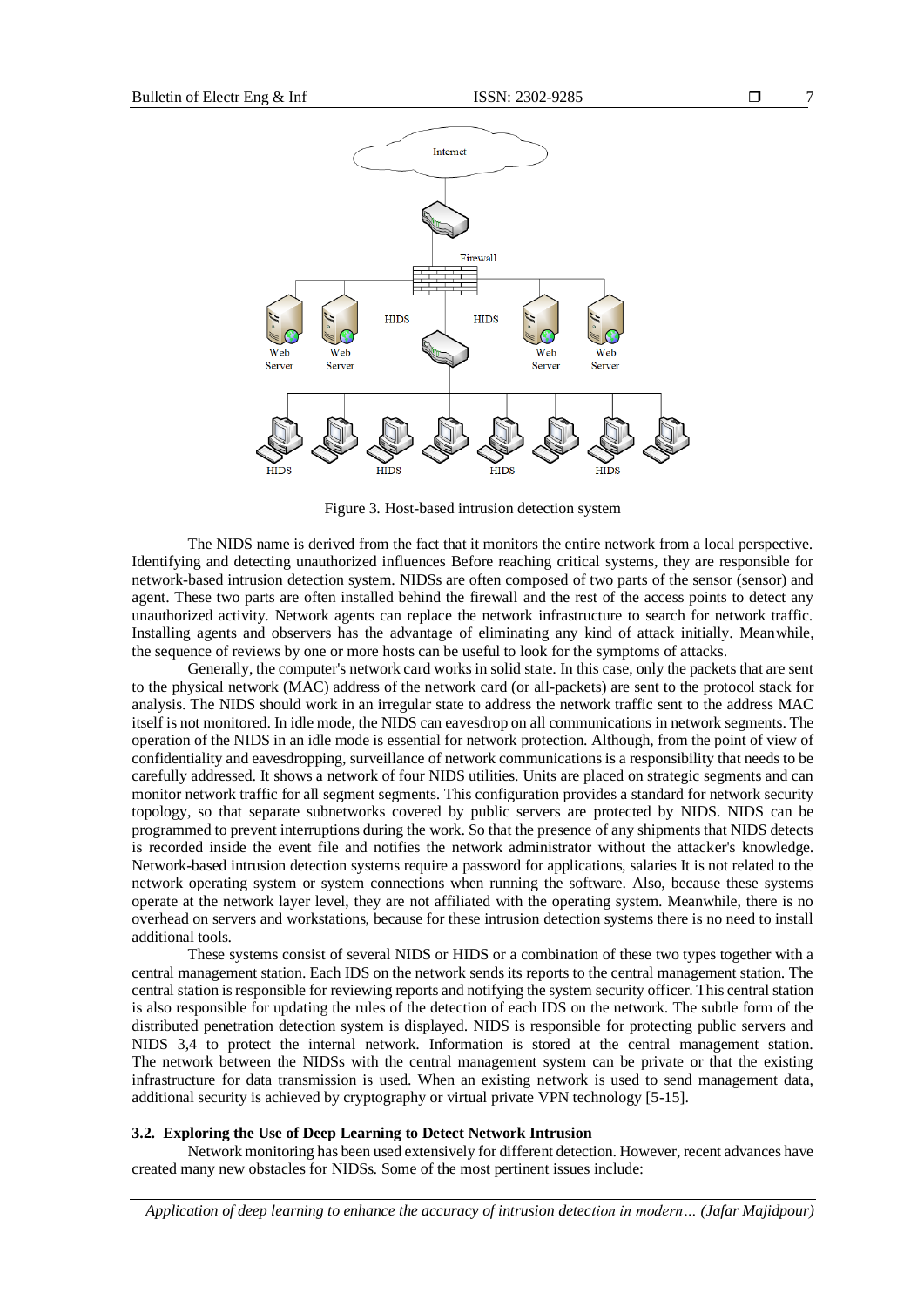- a) Volume The volume of data both stored and passing through networks continues to increase. It is forecast that by 2020, the amount of data in existence will top 44 ZB. As such, the traffic capacity of modern networks has drastically increased to facilitate the volume of traffic observed. Many modern backbone links are nowoperating at wirespeeds of 100 Gbps or more. To contextualise this, a 100 Gbps link is capable of handling 148,809,524 packets per second. Hence, to operate at wirespeed, a NIDS would need to be capable of completing the analysis of a packet within 6.72 ns. Providing NIDS at such a speed is difficult and ensuring satisfactory levels of accuracy, effectiveness and efficiency also presents a significant challenge.
- b) Accuracy To maintain the aforementioned levels of accuracy, existing techniques cannot be relied upon. Therefore, greater levels of granularity, depth and contextual understanding are required to provide a more holistic and accurate view. Unfortunately, this comes with various financial, computational and time costs.
- c) Diversity Recent years have seen an increase in the number of new or customised protocols being utilised in modern networks. This can be partially attributed to the number of devices with network and/or Internet connectivity. As a result, it is becoming increasingly difficult to differentiate between normal and abnormal traffic and/or behaviours.
- d) Dynamics Given the diversity and flexibility of modern networks, the behaviour is dynamic and difficult to predict. In turn, this leads to difficulty in establishing a reliable behavioural norm. It also raises concerns as to the lifespan of learning models.
- e) Low-frequency attacks These types of attacks have often thwarted previous anomaly detection techniques, including artificial intelligence approaches. The problem stems from imbalances in the training dataset, meaning that NIDS offer weaker detection precision when faced with these types of low frequency attacks.
- f) Adaptability -Modern networks have adopted many new technologies to reduce their reliance on static technologies and management styles. Therefore, there is more widespread usage of dynamic technologies such as containerisation, virtualisation and Software Defined Networks. NIDSs will need to be able to adapt to the usage of such technologies and the side effects they bring about.

An example of an encoder auto and an example of an encrypted auto encoder are shown below.

As it can be seen in Figure 4, the hidden layer in the auto-encoder is a layer in between input layers and output layers, where system take in a set of weighted inputs and produce an output through an activation function. Figure 5 shows an example of a stacked auto-encoder which the hidden layers are trained by an unsupervised algorithm and then fine-tuned by a supervised method.



Figure 4. An example of a single auto-encoder Figure 5. An example of a stacked auto-encoder

## **3.3. Non-Symmetric Deep Auto-Encoder**

Decreasing the reliance on human operators is a crucial requirement for future-proofing NIDSs. Hence, our aim is to devise a technique capable of providing reliable unsupervised feature learning, which can improve upon the performance and accuracy of existing techniques. NDAE can be used as a hierarchical unsupervised feature extractor that scales well to accommodate high-dimensional inputs. It learns non-trivial

Bulletin of Electr Eng & Inf, Vol. 9, No. 3, June 2020 :  $xx - xx$ 

8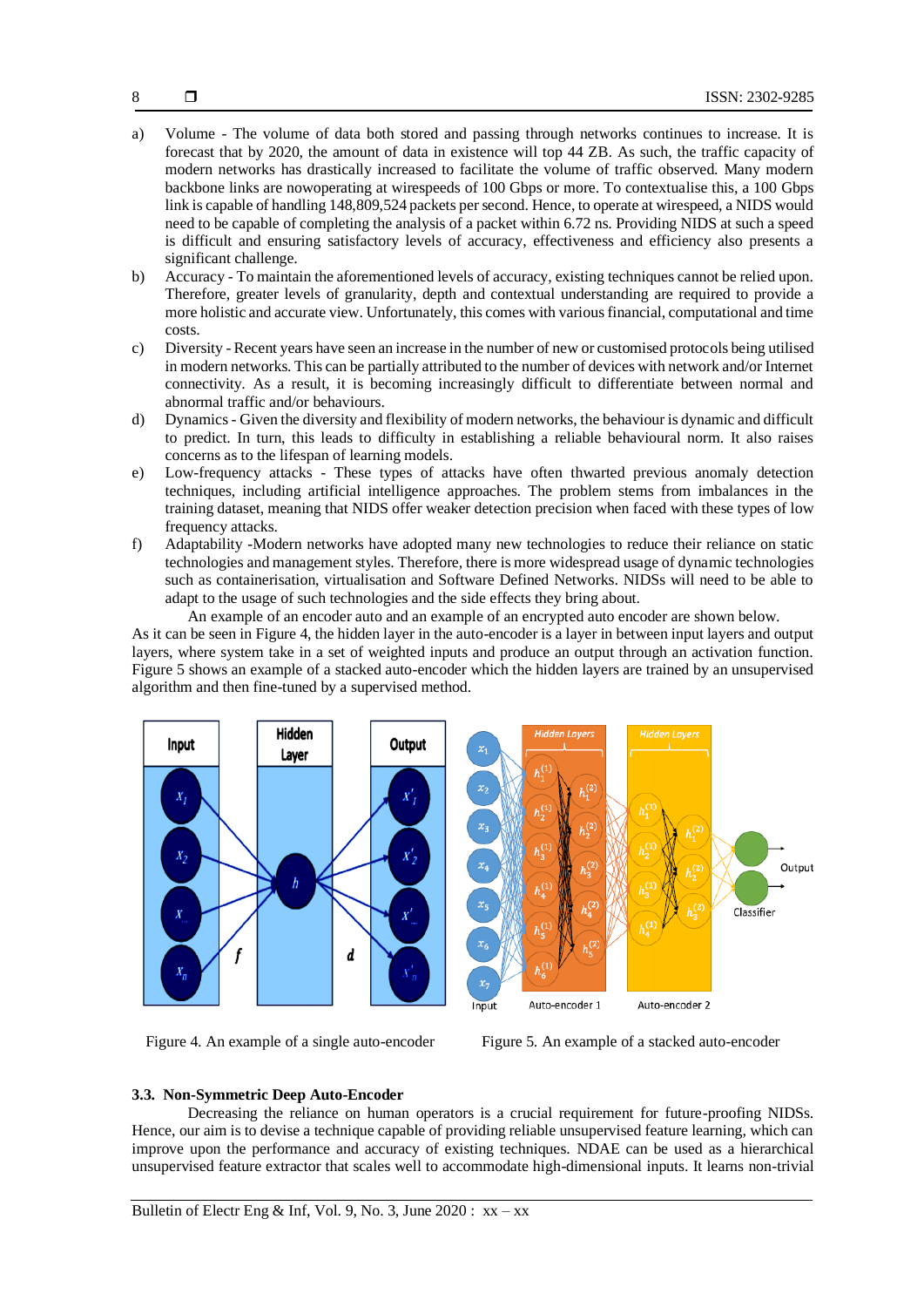features using a similar training strategy to that of a typical auto-encoder. An illustrated example of this is presented in below.

NDAE can be used as a hierarchical unsupervised feature extractor that scales well to accommodatehigh-dimensional inputs. It learns non-trivial features using a similar training strategy to that of a typical auto-encoder. An illustrated example of this is presented in Figure 6.



Figure 6. Comparison of a typical auto-encoder and a NDAE

#### **3.4. Stacked Non-Symmetric Deep Auto-Encoders**

In this subsection, we detail the novel deep learning classification model we have created to address the problems identified with current NIDSs. Fundamentally, our model is based upon using our NDAE technique for deep learning. This is achieved by stacking our NDAEs to create a deep learning hierarchy. Stacking theNDAEs offers a layer-wise unsupervised representation learning algorithm, which will allow our model to learn the complex relationships between different features. It also has feature extraction capabilities, so it is able to refine the model by prioritising the most descriptive features. Due to the data that we envisage this model using, we have designed the model to handle large and complex datasets. Despite the features present in the KDD Cup '99 and NSL-KDD datasets being comparatively small, we maintain that it provides a benchmark indication as to the model's capability. However, the classification power of stacked autoencoders with a typical soft-max layer is relatively weak compared to other discriminative models including RF, KNN and SVM.

In deep learning research, the exact structure of a model dictates its success. Currently, researchers are unable to explain what makes a successful deep learning structure. The exact structure of our model has resulted from experimented with numerous structural compositions to achieve the best results. The final structure of our proposed model is shown in Figure 7.

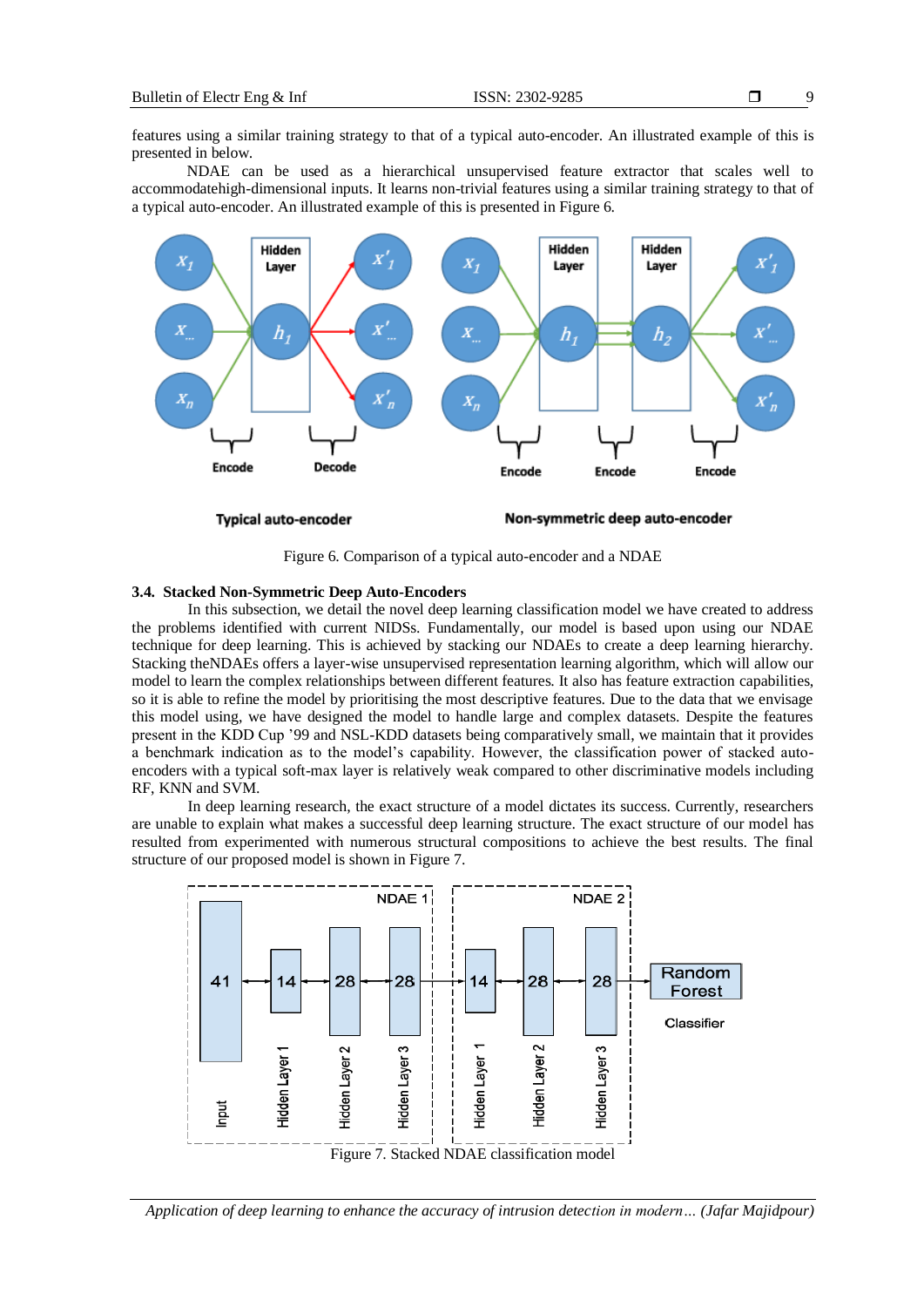RF is basically an ensemble learning method, the principle of which is to group 'weak learners' to form a 'strong learner'. In this instance, numerous individual decision trees (the weak learners) are combined to form a forest. RF can be considered as the bagging (records are selected at random with replacement from the original data) of these un-pruned decision trees, with a random selection of features at each split. It boasts advantages such as low levels of bias, robustness to outliers and overfitting correction, all of which would be useful in a NIDS scenario.

- a) True Positive (TP) Attack data that is correctly classified as an attack.
- b) False Positive (FP) Normal data that is incorrectly classified as an attack.
- c) True Negative (TN) Normal data that is correctly classified as normal.
- d) False Negative (FN) Attack data that is incorrectly classified as normal. We will be using the following measures to evaluate the performance:

$$
Accuracy = \frac{TP + TN}{TP + TN + FP + FN}
$$
 (1)

The accuracy measures the proportion of the total number of correct classifications.

$$
Precision = \frac{TP}{TP + FP}
$$
 (2)

The precision measures the number of correct classifications penalised by the number of incorrect classifications.

$$
Recall = \frac{TP}{TP+FN} \tag{3}
$$

The recall measures the number of correct classifications penalised by the number of missed entries.

$$
False \text{ Alarm} = \frac{FP}{FP + TN} \tag{4}
$$

The false alarm measures the proportion of benign events incorrectly classified as malicious.

$$
F-score = 2. \frac{PrecisionRecall}{Precision+Recall}
$$
 (5)

The F-score measures the harmonic mean of precision and recall, which serves as a derived effectiveness measurement. This paper utilises the KDD Cup '99 and NSL-KDD benchmark datasets. Both of which have been used extensively in IDS research involving traffic with both normal and abnormal connections. The results shown Table 1. It should be noted that the values of the following table are normalized on the basis of statistical rules and the evaluation of errors, and these values are considered as final values.

Table 1. KDD CUP '00 Performance

| Table 1. NDD COF 99 Feriormance |                 |                |            |                     |            |                     |            |                     |            |                     |             |                     |
|---------------------------------|-----------------|----------------|------------|---------------------|------------|---------------------|------------|---------------------|------------|---------------------|-------------|---------------------|
| Attack<br>class                 | No.<br>training | No.<br>attacks | Accuracy   |                     | percision  |                     | Recall     |                     | F-score    |                     | False alarm |                     |
|                                 |                 |                | <b>DBN</b> | $S-$<br><b>DANE</b> | <b>DBN</b> | $S-$<br><b>DANE</b> | <b>DBN</b> | $S-$<br><b>DANE</b> | <b>DBN</b> | $S-$<br><b>DANE</b> | <b>DBN</b>  | $S-$<br><b>DANE</b> |
| Normal                          | 97260           | 59580          | 98.55      | 98.45               | 93.32      | 99.5                | 98.56      | 98.35               | 95.53      | 98.45               | 4.57        | 8.35                |
| Dos                             | 391440          | 223190         | 98.32      | 98.15               | 97.56      | 98.96               | 98.76      | 98.25               | 98.72      | 98.46               | 1.15        | 0.035               |
| Probe                           | 4100            | 2340           | 13.81      | 97.56               | 85.46      | 99.32               | 13.85      | 96.45               | 23.48      | 98.54               | 12.65       | 10.56               |
| R21                             | 1115            | 5980           | 88.15      | 8.53                | 99.94      | 99.24               | 88.45      | 8.52                | 93.56      | 16.98               | 0.00        | 0.62                |
| U2r                             | 48              | 32             | 6.93       | 0.00                | 36.67      | 0.00                | 6.45       | 0.00                | 11.98      | 0.00                | 59.97       | 99.99               |
| Total                           | 493056          | 291255         | 96.85      | 96.57               | 96.57      | 99.15               | 96.68      | 96.56               | 96.34      | 97.89               | 1.98        | 1.98                |

#### **4. CONCLUSION**

Application of deep learning to enhance the accuracy of intrusion detection in modern computer networks were studied in this paper. Abnormal detection methods attempt to model the normal behavior of the system, and any incident that violates this model is considered to be a suspicious behavior. For example, if the web server, which is usually passive, tries to There are many addresses that are likely to be infected with the worm. The abnormal diagnostic methods are: Statistical models, Secure system approach, Review protocol, check files, Create Whitelist, Neural Networks, Genetic Algorithm, Vector Vector Machines, decision tree.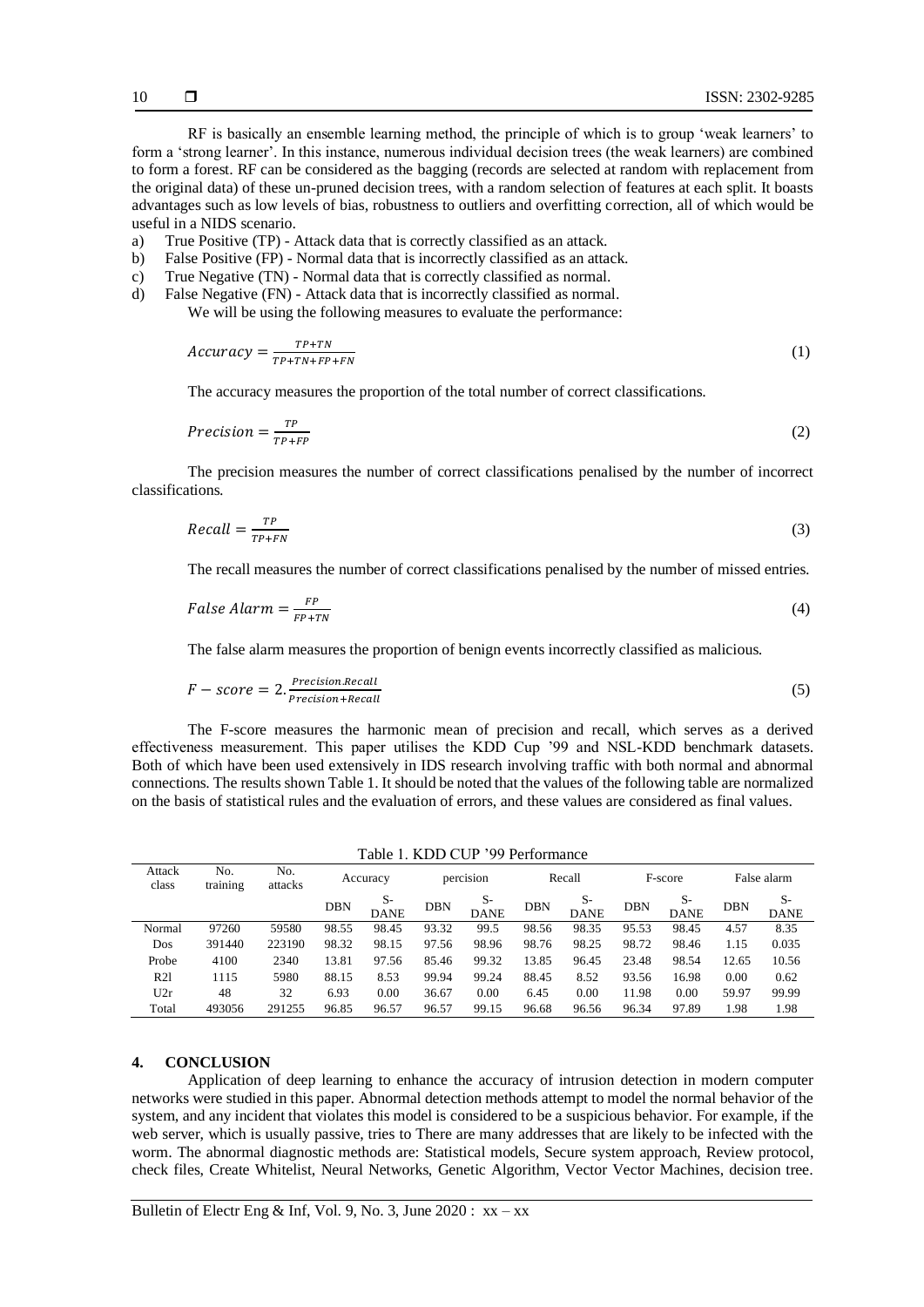Our results have demonstrated that our approach offers high levels of accuracy, precision and recall together with reduced training time. In our future work, the first avenue of exploration for improvement will be to assess and extend the capability of our model to handle zero-day attacks.

#### **REFERENCES**

- [1] H. A. Song and S.Y. Lee, "Hierarchical Representation Using NMF," *Neural Information Processing*, Springer Berlin Heidelberg, 2013.
- [2] B. A. Olshausen, "Emergence of simple-cell receptive field properties by learning a sparse code for natural images," *Nature 381.6583*, pp. 607-609, 1996.
- [3] R. Collobert, "Deep Learning for Efficient Discriminative Parsing," *videolectures.net. Ca*, vol. 7, pp. 45, 2011.
- [4] L. Gomes, "Machine-Learning Maestro Michael Jordan on the Delusions of Big Data and Other Huge Engineering Efforts," *IEEE Spectrum*, Oct 2014.
- [5] P. Innella and O. McMillan, "An Introduction to Intrusion Detection Systems," 2001.
- [6] P. Ning and S. Jajodia, "Intrusion Detection Techniques," *Intrusion Detection Techniques*, 2004.
- [7] B. Caswell, J. Beale and A. Baker, "Snort IDS and IPS Toolkit," *SyngressPublishing*, 2007.
- [8] M. Analoui, *A.* Mirzaei and P. Kabiri, "*Intrusion detection using multivariate analysis of variance al-gorithm*," In Third International Conference on Systems, Signals & Devices SSD05, vol. 3. 2005.
- [9] V. Kumar and O. P. Sangwan, "Signature based intrusion detection system using SNORT," *International Journal of Computer Applications & Information Technology*, vol. 1, no. 3, pp. 35-41, Nov 2012.
- [10] P. Kabiri, and A. Ghorbani. "Research on Intrusion Detection and Response: A Survey," *IJ Network Security,* vol. 1, no. 2, pp. 84-102, 2005.
- [11] V. Nourani, *et al*., "Emotional artificial neural networks (EANNs) for multi-step ahead prediction of monthly precipitation; case study: northern Cyprus," *Theoretical and Applied Climatology*, pp. 1-16, 2019.
- [12] V. Nourani, *et al*., "ANN-based statistical downscaling of climatic parameters using decision tree predictor screening method," *Theoretical and Applied Climatology*, vol. 137, pp. 1729-1746, 2019.
- [13] Lixin Wang, "Artificial Neural Network for Anomaly Intrusion Detection," 2003.
- [14] A. Yousef and Z. Jovanovic, "Flow-Based Anomaly Intrusion Detection System using Neural Network," *Computer Engineering Department,University of Belgrae,Belgrade, Serbia*, 2012
- [15] J. Han and M. Kamber, "Data Mining: Concepts and Techniques", *San Diego Academic Press*, 2001.
- [16] L. Alhazzaa and H Mathkour "Intrusion Detection Systems Using Genetic Algorithms," *12th Annual Canadian Information Technology Security Symposium*, 2007.
- [17] C. Kruegel and T. Toth, "*Using Decision Trees to Improve Signature-Based Intrusion Detection*," 43rd annual Southeast regional conference, 2005.
- [18] B. Dong and X. Wang, "*Comparison deep learning method to traditional methods using for network intrusion detection*," in Proc. 8th IEEE Int. Conf. Commun. Softw. Netw., Beijing, China, pp. 581–585, Jun 2016.
- [19] R. Zhao, *et al*., "Deep learning and its applications to machine health monitoring: A survey," *Submitted to IEEE Trans. Neural Netw. Learn. Syst*., 2016.
- [20] S. Hou, *et al*., "*Deep4MalDroid: A Deep learning framework for android malware detection based on linux kernel system call graphs*," *in* Proc. IEEE/WIC/ACM Int. Conf. Web Intell. Workshops, Omaha, NE, USA, pp. 104–111, Oct 2016.
- [21] J. Majidpour, *et al*., "*Interactive tool to improve the automatic image annotation using MPEG-7 and multi-class SVM,*" 7th International Conference on Information and Knowledge Technology, pp. 1-7, 2015.
- [22] J. Majidpour and S. K. Jameel, "*Automatic image annotation base on Naïve Bayes and Decision Tree classifiers using MPEG-7*," 5th Conference on Knowledge-Based Engineering and Innovation, Iran University of Science and Technology, Tehran, Iran, pp.7-12, 2019.
- [23] M. Amanlou and S. M. Mostafavi, "In sillico screening to aim computational efficient inhibitors of caspase-9 by ligand-based pharmacophore modeling," *Medbiotech Journal*, vol. 01, no. 1, pp. 34-41, 2017.
- [24] S. M. Mostafavi1, H. Malekzadeh and M. S. Taskhiri, "In Silico Prediction of Gas Chromatographic Retention Time of Some Organic Compounds on the Modified Carbon Nanotube Capillary Column," *Journal of Computational and Theoretical Nanoscience*, vol. 16, no. 1, pp. 151-156, 2019.
- [25] S. M. Mostafavi, K. Bagherzadeh, M. Amanlou, "A new attempt to introduce efficient inhibitors for Caspas-9 according to structure-based Pharmacophore Screening strategy and Molecular Dynamics Simulations," *Medbiotech Journal*, vol. 1, no. 1, pp. 1-8, 2017.
- [26] A. Ahmadipour, P. Shaibani, S. A. Mostafavi "Assessment of empirical methods for estimating potential evapotranspiration in Zabol Synoptic Station by REF-ET model," *Medbiotech Journal*, vol. 03, no. 1, pp. 1-4, 2019.
- [27] R. Naderi, "Solving a nonlinear Singular Cauchy Problem of Euler- Poisson-Darboux Equation through Homotopy Perturbation Method," *Medbiotech Journal*, vol. 3, no. 1, pp. 29-34, 2019.
- [28] K. Malathi *et al*., "Preterm birth prognostic prediction using Cross domain data fusion," *International Journal of Communication and Computer Technologies*, vol. 7, pp. 10-13, 2019.
- [29] N. H. kumar, *et al*., "A review on Adverse drug reactions monitoring and reporting," *International Journal of Pharmacy Research & Technology*, vol. 9, no. 2, pp. 12-15, 2019.
- [30] E. Mazurova, "Exploratory Analysis of the Factors Affecting Consumer Choice in E-Commerce: Conjoint Analysis," *Journal of Information Systems Engineering & Management*, vol. 2, pp. 12-21, 2017.